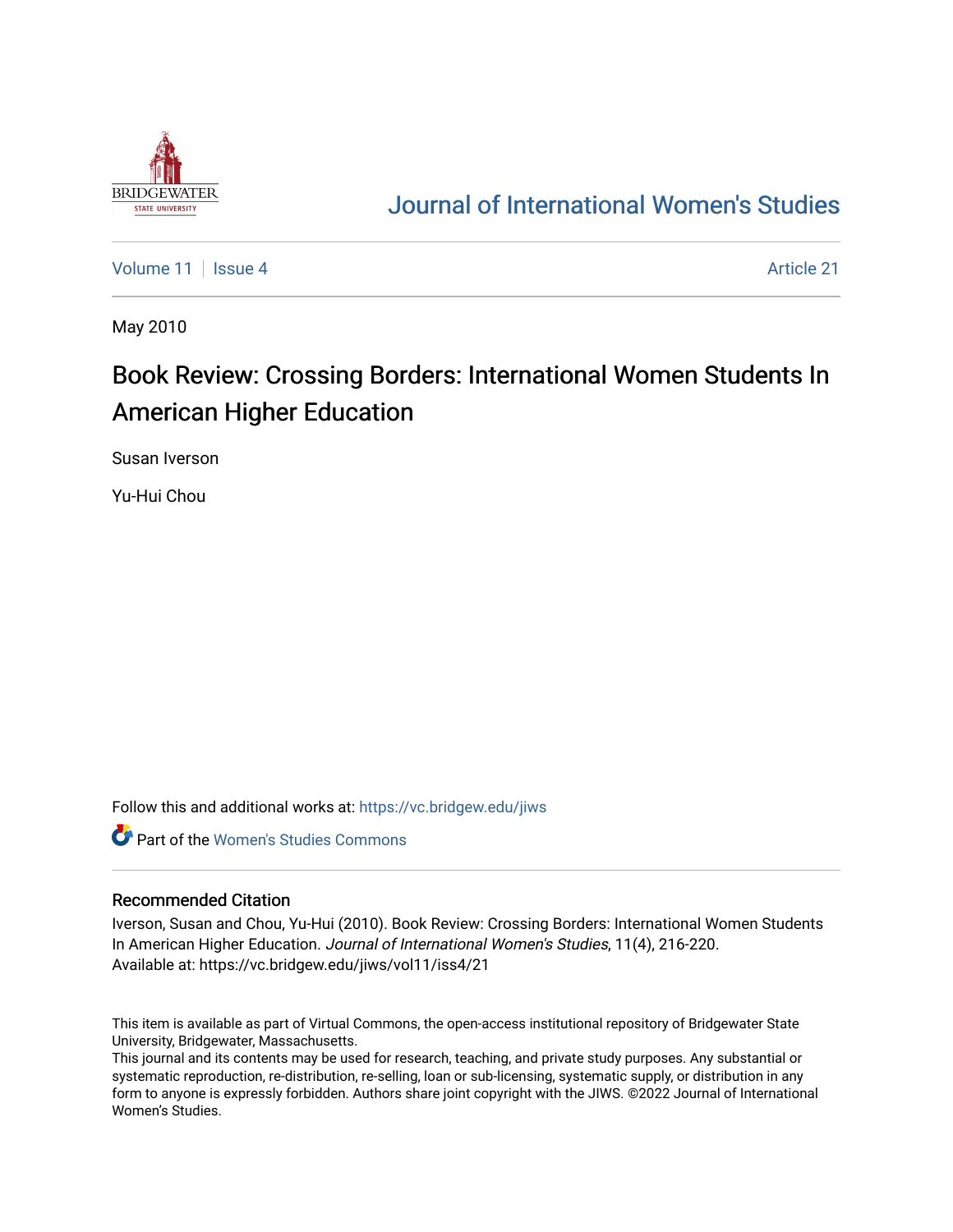*Crossing Borders: International Women Students In American Higher Education*.

2009. Dongxiao Qin. Lanham, MD: University Press of America. 190 pages, including appendices, tables, and index. \$32.00 (paperback).

### Reviewed by Susan Iverson $^1$  $^1$  and Yu-Hui Chou.<sup>[2](#page-1-1)</sup>

The number of Asian students attending U.S. colleges and university continues to grow, and China rivals India for the country that sends the largest number of students to American campuses (*Open Doors*, 2009). Thus, Qin's study of Chinese women studying in universities in the United States is incredibly timely. More than a descriptive study of these women's experiences, Qin's book, *Crossing Borders: International Women Students In American Higher Education*, draws upon cultural feminist theories of women's self development to interpret and illuminate Chinese women's senses of self as they 'cross' geographic, cultural, and psychological borders to study in the U.S.

Qin makes transparent her relationship to the project under study; she was a Chinese student, who sixteen years prior to initiating this investigation, left China to study in the U.S. In this spirit, we situate ourselves relative to this review. Iverson, a university faculty member, has personal experience as a 'border crosser' but within culturally similar places (U.S. to Ireland). She teaches a graduate course on identity development, and has specific interest in women's identity and cognitive development. Chou, a Chinese doctoral student from Taiwan who is studying in the U.S., is conducting research on the intersections of class and gender on Taiwanese children's gender identity.

Relative to identity development theories broadly, and gender identity specifically, Qui's study makes an important contribution to the literature. While the number of Chinese women attending U.S. higher education grows, limited studies have investigated their experiences and identity development. For instance, Ojano Sheehan and Pearson (1995), in their quantitative study of psychosocial development of Asian international and American freshmen, identified differences in students' psychosocial development, but no gender differences. However, they acknowledged the need to study students from individual countries and not as a conglomerate; to employ qualitative approaches that also investigate the impact of culture; and to further explore gender – all providing a launch pad for Qin's study.

*Crossing Borders* is comprised of 6 chapters. The introduction offers an overall view of the structure of the book, describes the globalization and changing demographics of U.S. higher education, answers the question "why Chinese women?", and foregrounds the author's theoretical frameworks. Qin, critical of the over-generalizations of cultural psychologists who contrast Western with Eastern theories of self-development, delved into non-Western psychology that understands the self as a social being nested within, not set apart from, webs of relationships. Such views better align with collectivist perspectives nurtured by Confucius philosophy. Introduced to relational cultural and feminist theories of women's self development in her doctoral studies, Qin adopted a

 $\overline{\phantom{0}}$ 

<span id="page-1-0"></span><sup>&</sup>lt;sup>1</sup> Dr. Susan Iverson is assistant professor of higher education administration and student personnel at Kent State University, and an affiliated faculty member with the women's studies program.

<span id="page-1-1"></span> $2$  Yu-Hui Chou is a doctoral candidate in curriculum and instruction at Kent State University.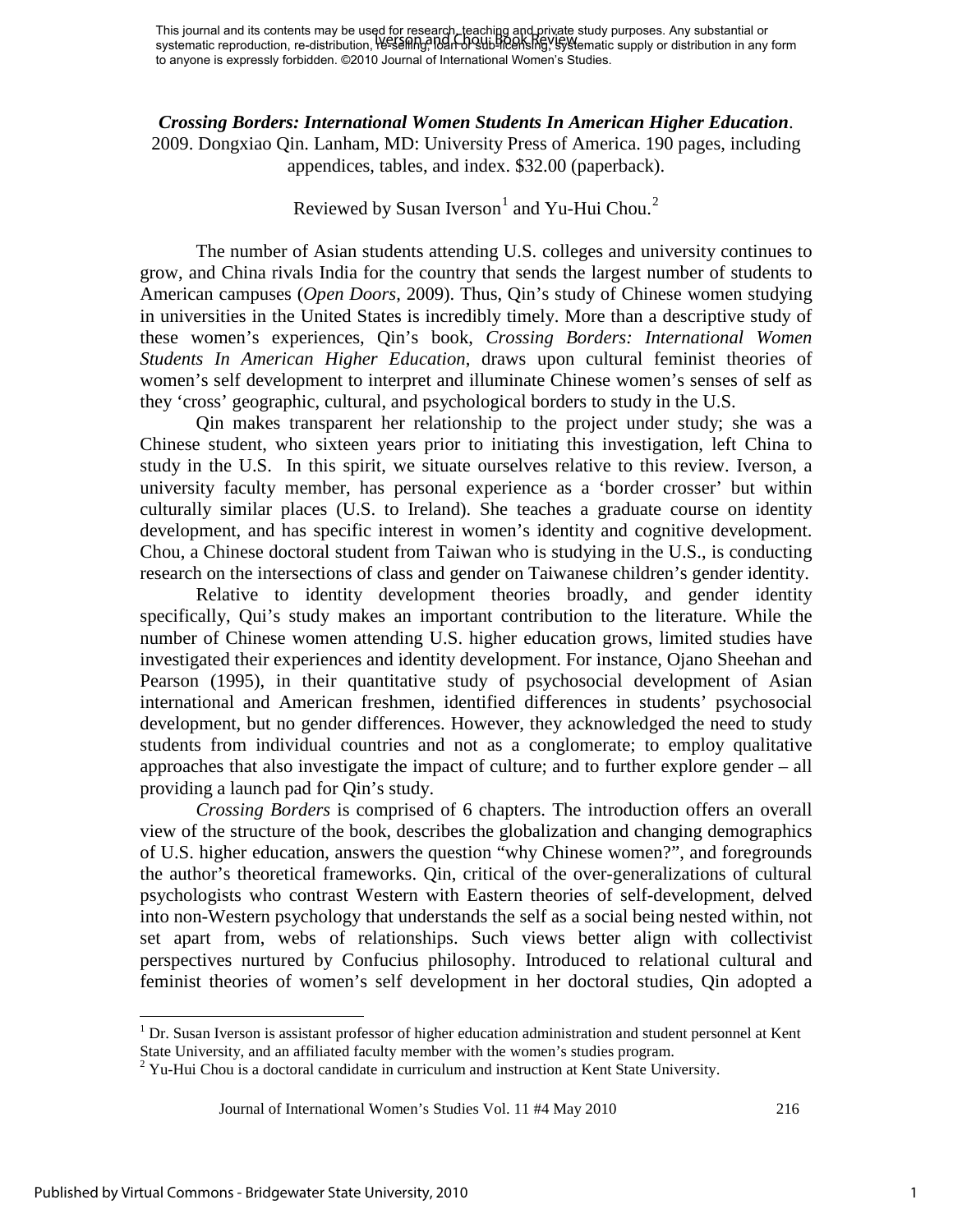critical stance to interrogate the gender neutrality of self in Western psychology in an effort to lay bare how culture is not neutral. Yet, while Qin does acknowledge how culture is grounded in material relations of power, she could have gone further to illustrate the implications of this for women, within Chinese and U.S. culture.

Qin, in chapter 2, provides comprehensive coverage of the theoretical models of self development and explicates how her approach, a hybrid methodology, is informed by feminist, postmodern, critical, socio-cultural, Confucian, and symbolic interactionist, among other theoretical perspectives. Yet, the concepts of the Chinese self as "webs of relationship" and Western self as a "container" are key points (18) and warrant further interpretation surrounding why females within Confucian thought have a greater burden to resist in terms of traditional gender roles. The theoretical review in this chapter also does well to set the stage for chapter 3 in which Qin explores the connection between the research problem and her use of grounded theory to conduct this study.

In chapter 3, Qin describes the methods of her study. Her findings emerged from analysis of interview data. Qui interviewed eleven Chinese women graduate students studying different disciplines in U.S. universities. A combination of snowball and theoretical sampling procedures were employed to purposefully achieve a saturated sample of eleven. Her interviews, referred to as "conversations with a purpose," enabled her to hear how participants "make meaning of their experiences as students from their culture of origin [mainland China] to the host culture" (53). However, as readers, we wanted know more about the institutional context from which the participants were recruited. What was the demographic picture and the campus culture of the five private and state U.S. universities? Students, domestic or international, have very different experiences and a reader (and the author) should be cautious to infer that these women, attending graduate schools in the greater Boston area, would have transferrable experiences to those in other parts of the U.S. While qualitative research, by design, does not set forth to make generalizable claims, Qin's dichotomous positioning of "host culture" relative to "culture of origin" suggests (perhaps unwittingly) essential characteristics of each cultural domain. The postmodernist deconstruction approach, which Qin identifies as foundational to her thinking and analysis (32-3), is able to account for multiple perspectives and identities, as well as diversities and differences between and within people and groups. However, this text, which embraces "a more plural understanding of women instead of woman" (33), would benefit from a deeper interrogation of assumptions embedded within beliefs about the existence of one coherent "host culture."

In chapter 4, Qin lets the voices of her participants tell the story. Of note, however, we found ourselves revisiting chapter 3, in which Qin described her sample of eleven women; yet, the findings chapter reports data from more than 11 women. Qin acknowledges (64) that part of the content of chapter 4 was published in the article authored by Qin and Lykes, an article that reports findings from interviews with 20 Chinese graduate women; however, this raises questions about the sample size.

 In her findings, Qui reports that Chinese women graduate students "reweave a fragmented self," and consistent with her weaving metaphor, Qui uses chapter 4 as her loom to thread together the interview data; in this chapter that comprises nearly half the text, Qui lets the participants' experiences yield a tapestry that is both simple and

Journal of International Women's Studies Vol. 11 #4 May 2010 217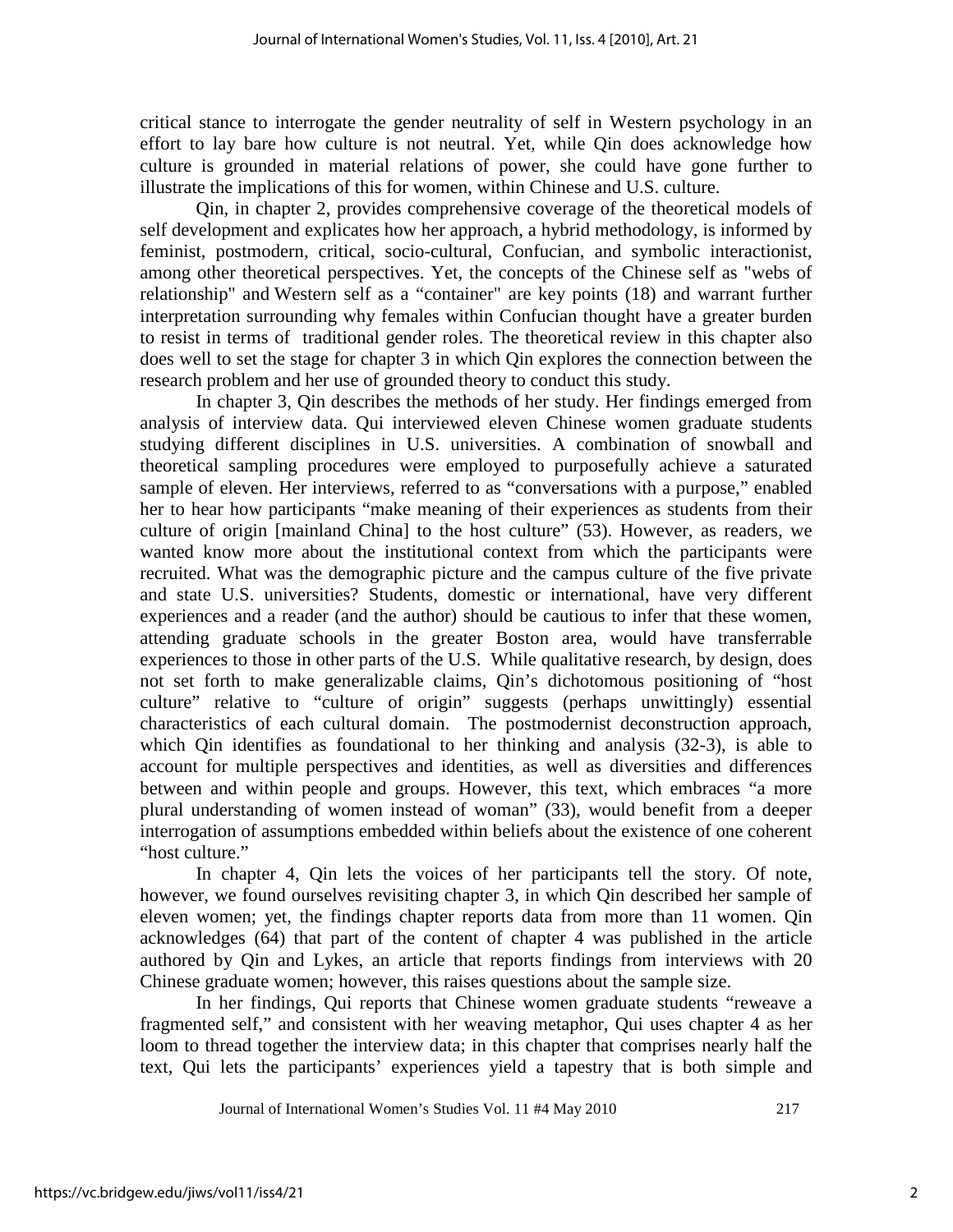complex. Her findings suggest "a series of processes by which these Chinese women graduate students developed a critical understanding of culture and self within the context of cultural mobility" (149). Qui theorizes a major process of self-understanding, termed "reweaving a fragmented web of self," under which exist three sub-processes: weaving self, fragmenting self, and reweaving self. The first, "weaving self," captures the process through which participants "have woven their family traditions, education, and cultural values into their ways of being and becoming when they grew up in the web of social relations situated in Chinese socio-cultural context" (66). The next sub-process, "fragmenting self," was located in Chinese women graduate students' experiences of "the social injustice and the depressing personal life embedded in contemporary Chinese society" leading them to "deconstruct the stable and unified traditional ways of being into multi-faceted senses of self" (76). In this section, participants share stories of gender discrimination, low self-esteem, personal insecurities, failed relationships, and regret, along with imagining and anticipating the hope and possibilities of life in America. This process, Qui illustrates, extends from "culture of origin to the host culture" as women encounter "new psychological conflicts" (95), including loneliness, self-doubt, disrespect, and continued gender discrimination, now coupled with racial and ethnic discrimination. The third and final sub-process is "reweaving self" which Qui describes as "how these women participants re-examined and re-put together the previously fragmented facets of self to create a new and expanded web of self in the host culture" (116). At this point, I (Iverson) was struck by the resonance with several other developmental theorists whose work had not been explored in her review of development theories. For instance, Phinney (1990), in her theorizing about ethnic identity development, describes similar phenomena of individuals moving from an unexamined ethnicity, to ethnic identity search/ moratorium phase, and ultimately to achieved ethnic identity. In the first phase, an unexamined ethnicity, an individual has not engaged in exploring their ethnicity, much like the woven self. The second phase involves an exploration of cultural values, typically triggered by some challenge to self. Finally, in the final phase, an individual makes a commitment to their ethnic group.

As noted above, Qui falls short in complicating and unpacking notions surrounding culture. Qin states "The post-modern feminist attention to the changing context is of value to interpret these women students' fragmented senses of self in different socio-cultural contexts" (158). Yet, as Qin describes women as fragmented, she is also unwittingly essentializing Chinese women, positioned dichotomously against (presumably) U.S. women, in the same way she situates "host culture" opposite "culture of origin." In this way, we felt she didn't go far enough in utilizing the expressed value of postmodern feminist thought to interpret socio-cultural context. In her findings, Qui describes how two participants articulate the ways in which their racial identities are embedded in their lived experiences in the host culture, meaning race became salient once in the U.S. Qui further extends this point when she observed how students' "expanded sense of self… depended on the diversity of the U.S. campuses, which raised these women students' cultural awareness and enhanced their sense of cultural pride as being one among many different others" (151). By implication, if Chinese women's "expanded sense of self… depended on the diversity of the U.S. campuses" then their increased cultural awareness would be less likely to emerge on campuses that are less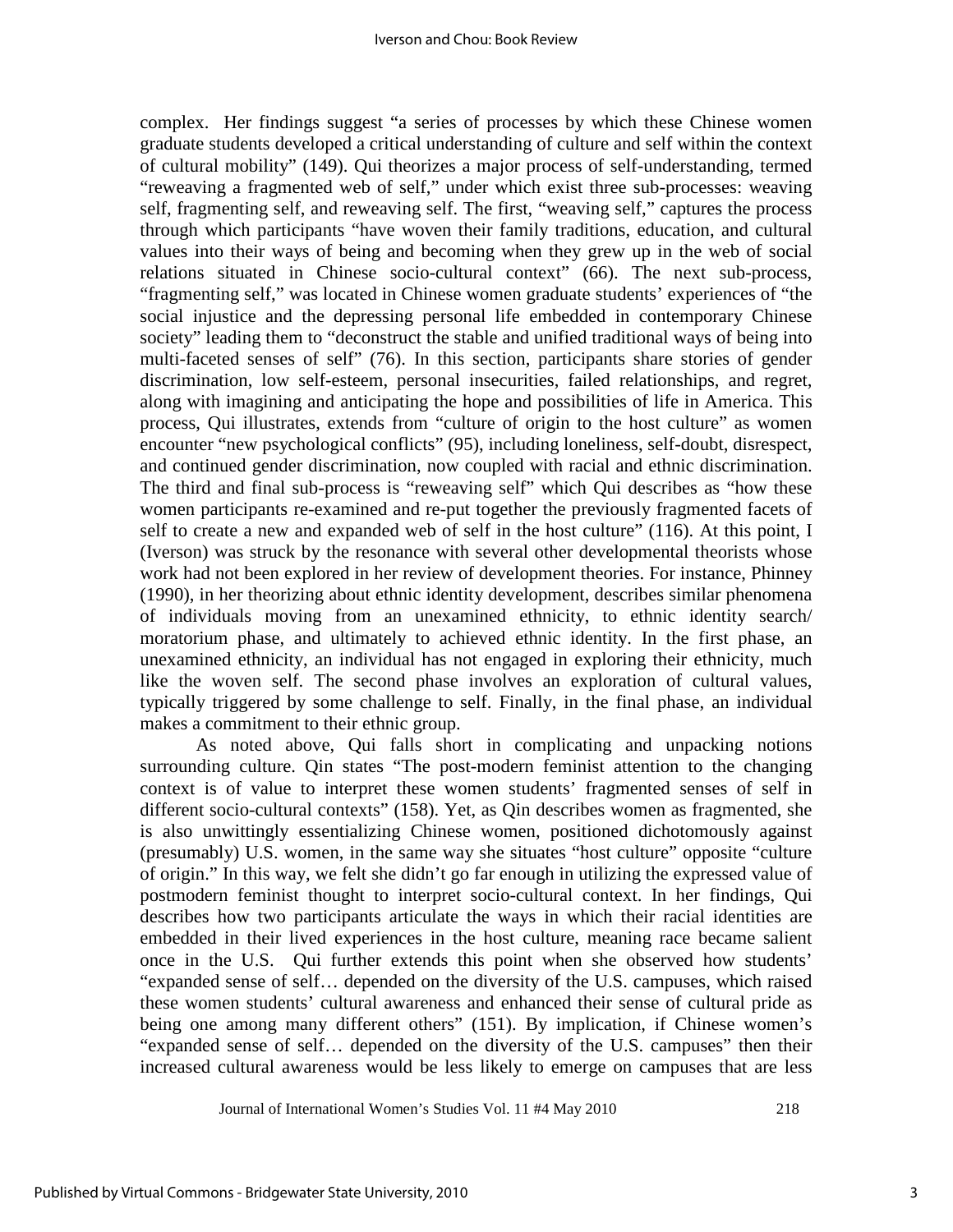diverse, or if they had not crossed borders at all? Presumably not. However, Qui did not explore this implication.

For the complexity of the analytic framework, informed by social constructionist, phenomenological, symbolic interactionist, socio-cultural, cultural feminist, and postmodern perspectives, we were left wanting more from Qin's theoretical implications. Qin states that "Given the absence of much attention to the interlocking dimensions of race, class, gender, and power in dominant feminist self theories, further research on self understanding among women of color is crucial" (159). We were surprised by the author's indication of an absence in feminist theorizing. Qin fails to incorporate important and relevant work from the previous three decades that has illuminated the "the plurality in each of us" (Lugones, 1987: 3), the "interlocking categories of experience" (Andersen & Collins, quoted in West & Fenstermaker, 1995: 13), the multidimensionality of identity (Reynolds & Pope, 1991; Rutherford, 1990), living "at the intersection" of identity (West & Fenstermaker, 1995: 13; Crenshaw, 1991), and what Phelan calls the need for "specificity" to understand "the interlocking or simultaneous grids of oppression and hierarchies" experienced by individuals as members of multiple groups (Phelan, 1994: 12). Perhaps more accurately, Qin might have called attention to the absence of studies on Chinese women in identity development theories informed by a feminist perspective and the need for continued research to understand the experiences international students relative to dominant identity development theories. Overall, we felt that Qui's feminist lens was not as prominently evident throughout analysis and interpretation as it had been foregrounded.

In sum, *Crossing Borders* makes an important contribution. Qui amplifies the stories of an under-studied population that is growing in numbers on U.S. campuses. Yet, Qui also leaves us with many questions: What is the role of culture in shaping and producing different lived experiences on campuses? How do educational opportunities, job opportunities, other dimensions of identity (i.e. social class), and family structures support or hinder Chinese women graduate students' developmental needs and growth? What is the relationship between Chinese women graduate students' "reweaving" themselves and engaging as agents of change to 'interrupt' the gendered power structures from which they are constituted? In what ways does the woman, who has rewoven a fragmented self, challenge stereotypes of Asian women as obedient, and what are the implications of this for traditional gender roles as Chinese women graduate students return to their "culture of origin"? What developmental readiness is foundational for Chinese women graduate students to initiate the "reweaving" process, and what are implications, developmentally, for undergraduate female students? Qui has provided a springboard for continued dialogue and research for these and other questions.

#### **References**:

- Andersen, Margaret L. and Patricia Hill Collins, eds. 1997. *Race, Class, and Gender: An Anthology,* 3rd edition. Stamford, CT: Wadsworth Publishing Company, 1997
- Crenshaw, K. 1991. "Mapping the margins: Intersectionality, identity politics, and violence against women of color". *Stanford Law Review, 43*(6), pp. 1241-1299.
- Lugones, M. 1987. "Playfulness, "world"-travelling, and loving perception". *Hypatia, 2*(2), pp. 3-19.

Journal of International Women's Studies Vol. 11 #4 May 2010 219